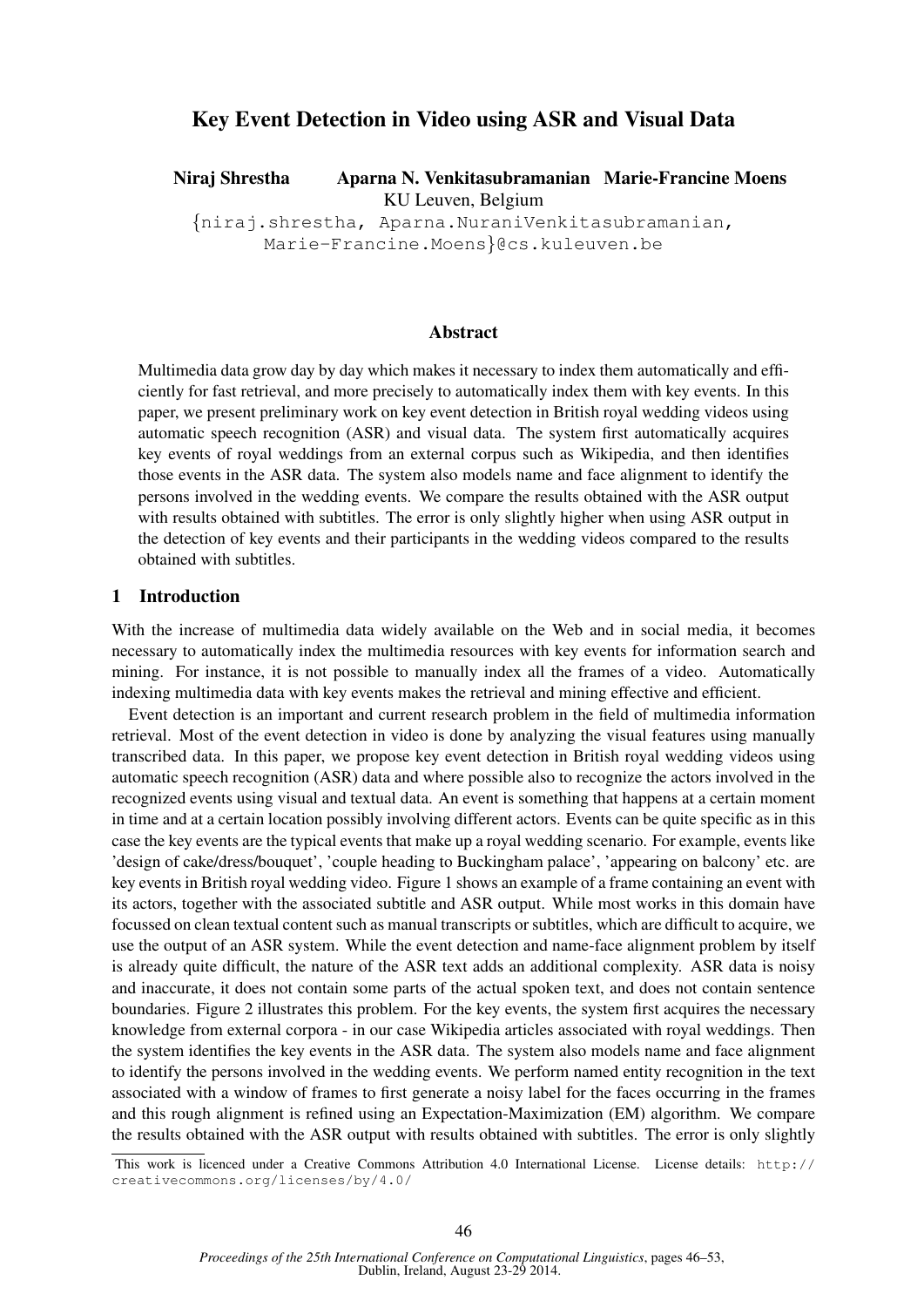

Sub-title: "Outside, fully 150,000 people with unbounded enthusiasm acclaimed Princess Margaret and her husband when they appeared on the balcony...." ASR: "outside only a hundred and 50 people on TV and using it as a ..."

Figure 1: An example of a frame containing an event with associated subtitle and ASR output

higher when using ASR output in the detection of key events and their participants in the wedding videos compared to the results obtained with subtitles. The methodology that we propose can be applied for the detection of many different types of video events.

# 2 Related work

Event detection has some relationship with Topic Detection and Tracking (TDT) and with concept detection. TDT regards the detection and tracking over time of the main event of a news story and is a challenging problem in the field of text and visual analysis. Although widely studied in text (Allan, 2002), (Allan et al., 2005), (Mei and Zhai, 2005), (Wang et al., 2007), (Zhao et al., 2007), topic detection in video is still not well studied. An event in this context is usually broader in scope than the events we want to recognize in wedding videos in this paper. In the multimedia research community, most of the works focus on concept detection like in (Liu et al., 2008), (Yang et al., 2007), (Snoek et al., 2006) rather than event detection. A concept detection task is different from event detection as a concept can be defined as any object or specific configuration of objects. Any frame then can be labelled with some concept descriptor (e.g., church, cake, etc.). While in an event, there is a start and end time in between which something happens, and in video, an event is represented by a sequence of frames.

Event detection is a challenging problem which is not well studied. Only few event detection systems that process video exist. They recognize events such as goal, run, tackle in a soccer game, or recognize specific actions in news video (e.g., meeting of two well-known people) or in a surveillance video (e.g., unusual event). Event detection in video is often related to sports like basketball (Saur et al., 1997), soccer (Yow et al., 1995) and baseball (Kawashima et al., 1998) (Rui et al., 2000). (Wang et al., 2008) developed a model based on a multi-resolution, multi-source and multi-modal bootstrapping framework that exploits knowledge of sub-domains for concept detection in news video. (Adam et al., 2008) developed an algorithm based on multiple local monitors which collect low-level statistics to detect certain types of unusual events in surveillance video.

Most of these works rely only on visual analysis (e.g., detection of certain motion patterns) to identify events in video and the event detection is performed with a supervised learning method, where a model is trained on manually annotated examples of known events. In this paper, we propose a novel idea in which the system learns events from an external corpus like Wikipedia and identifies those events in the ASR or subtitle data of the video. In addition, we identify the persons involved in an event based on the analysis of visual and textual data.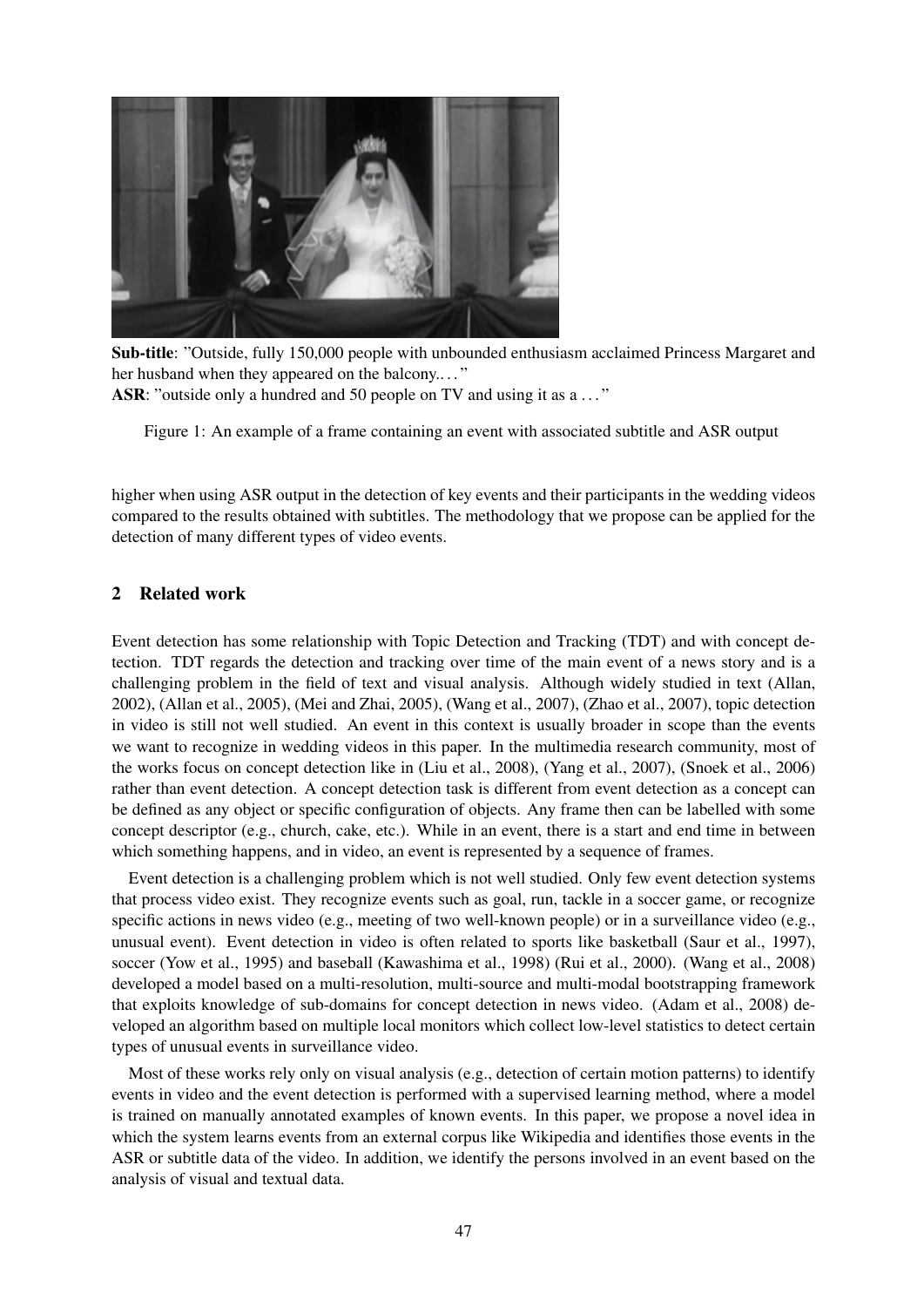# Sub-title

In May 1973, it was announced that Princess Anne was to marry a young lieutenant from the Queen's Dragoon Guards, Mark Phillips. Anne, the Queen 's only daughter, was the first of her four children to marry . Princess Anne, of course, is very much her own person and had always declared that she would marry for love and so she married a fellow equestrian. He joined the regiment that I was in. And Mark was a popular figure because he was good-looking, he was a great sportsman, and we quite like sportsmen, and, of course, he was marrying a princess. And so this brought a spark of light to people 's lives, and he was bound to be popular. And a man in uniform with tight trousers always looks great .....

# **ASR Transcription**

in May 19 73 it was announced that Princess Diana was to marry the young left hander from the Queen's Dragoon Guards officers found the Queen's and indeed also was the first of four children to marry Kansas and of course it is very much a person has always declared she would marry for love and stationary defender Christian he joined the return to London smokers to quit for good because he's good looking he was grateful when we quite liked sports and of course American church service brought a spark of life because life nun who founded the popular and a man in uniform were tight trousers or disgraced ......

Figure 2: An example showing sub-title vs. ASR data

# 3 Methodology

The main objective of this work is to identify and index key events in videos using ASR data along with key actors involved in the event. We start by identifying key events related to a certain domain, using external corpora. In addition, the proposed method involves pre-processing of the textual and visual data.



At 11.30, Elizabeth entered the abbey on her father's arm, but they did not head straight down the aisle as expected.

Figure 3: Sequence of frames showing the anchor talking about an event of the wedding, but there is no visual appearance of the event.

# 3.1 Acquiring background knowledge

Our approach for identifying key events in weddings exploits external text corpora. We use two corpora:

1. A genre-specific corpus: a set of pages specific to the topic, for example, from Wikipedia - to identify events associated with the topic.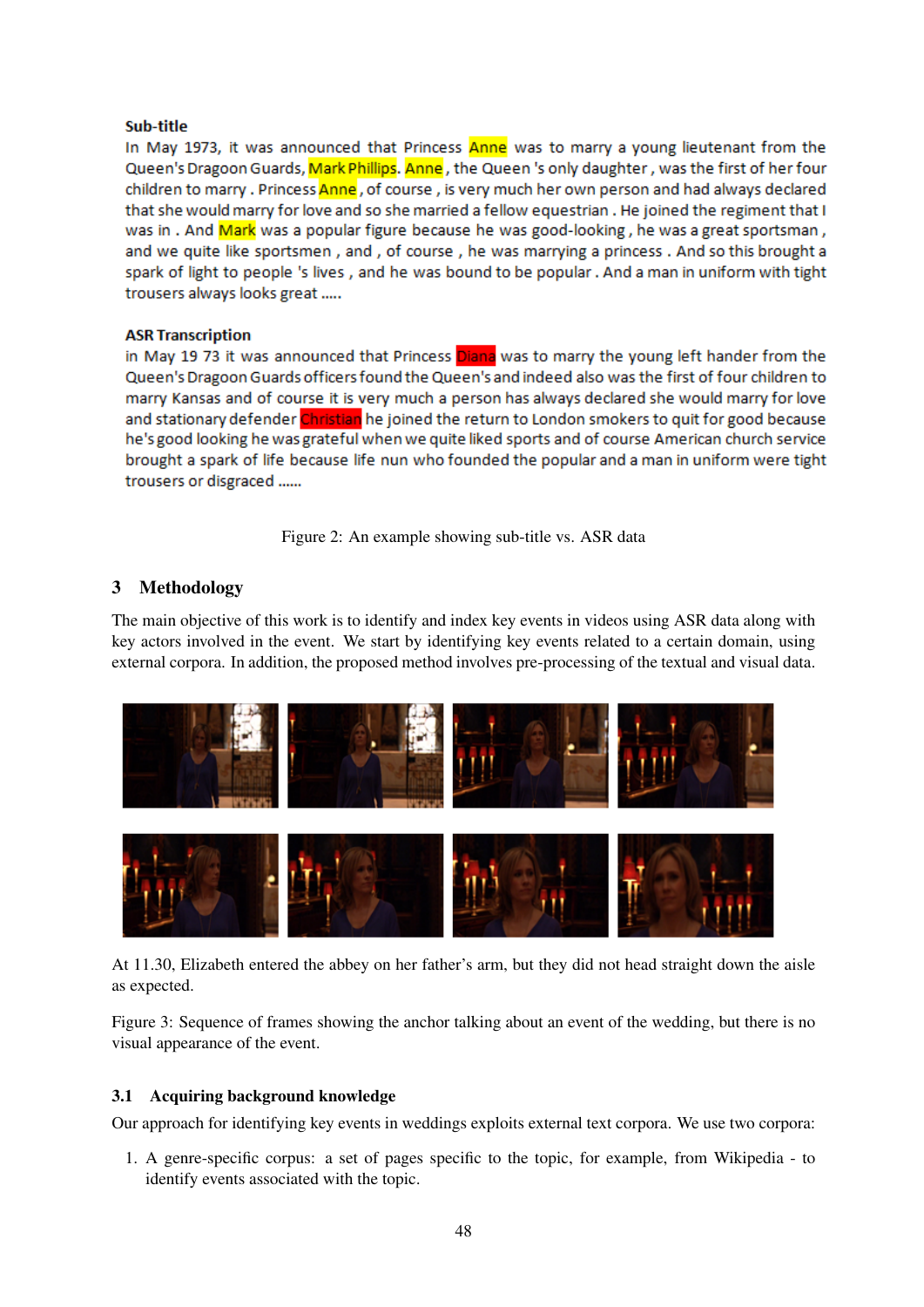2. A generic corpus, used to weigh the events identified in the genre-specific corpus.

The process is as follows. We first collect content from Wikipedia articles relevant for Britain's royal weddings<sup>1</sup> in the form of nine documents. These articles include both pages related to weddings, such as these of Diana and Charles, that were mentioned in our test videos as well as pages about other British royal weddings not shown in the videos, such as the wedding of Kate and William. This set of articles formed our wedding corpus for learning typical wedding events. The generic corpus is formed by all English Wikipedia articles.

From each document of this corpus we extract events together with their arguments (subject and object arguments) using a state-of-the-art event annotator<sup>2</sup>. This tool uses linguistic features such as the results of a dependency parse of a sentence, to detect the events and their arguments in a text. Next, we use a data mining technique to find frequent word patterns that signal the event and its arguments in the wedding articles, we keep each event that has sufficient support in the wedding articles and weigh it by a factor that is inversely proportional to the frequency of this event in the more general corpus. We keep the  $N$  highest weighted events from the obtained ranked list, where  $N$  is determined by whether we want to keep the most common wedding events or include also more rare events. The list obtained has items such as 'to announce engagement', 'to make dress', 'to make cake' etc, which are typical for weddings. We report here on preliminary work and acknowledge that the methodology can be largely refined.

### 3.2 Detecting person names

In royal wedding videos, there are many persons who appear in the video like anchor, interviewee, the persons married or to be married, the dress designer, the bouquet designer, the cake maker, the friends etc. As in this preliminary work we are only interested in the brides and bridegrooms (which are also the most important persons when indexing the video) we use a gazetteer with their names for recognizing the names in the texts.

### 3.3 Detecting the faces of persons

In the video key frames are extracted at the rate of 1 frame per second using (ffmpeg, 2012), which ensures that no faces appearing in the video are omitted. To detect the faces in the video, a face detector tool from (Bradski, 2000) is used. Next, we extract the features from the faces detected in the video. Although there are several dedicated facial feature extraction methods such as (Finkel et al., 2005),(Strehl and Ghosh, 2003), in this implementation, we use a simple bag-of-visual-words model (Csurka et al., 2004).

Once feature vectors are built, clustering of the bounding boxes of the detected faces is performed. Each object is, then, compared to the cluster centers obtained and is replaced with the closest center. The clustering is done using Elkan's k-means algorithm (Jain and Obermayer, 2010) which produces the same results as the regular k-means algorithm, but is computationally more efficient. This accelerated algorithm eliminates some distance calculations by applying the triangle inequality and by keeping track of lower and upper bounds for distances between points and centers. This algorithm, however, needs the number k of clusters present in the data. Since we are primarily interested in the brides and bridegrooms and since there are seven weddings shown in the video, we experiment with values of k equal to  $7*2 = 14$ . Although this approach very likely introduces errors in the clustering as we do not know beforehand how many persons apart from the couple appear in the chosen key frames, it showed to be a better strategy than trying to align all persons mentioned in the texts. The clustering is performed using an Euclidean distance metric.

# 3.4 Name and face alignment

If a key frame contains a face, then we identify the corresponding ASR or subtitle data that co-occur in a fixed time window with this frame. Further, the names occurring in the textual data are listed as possible names for the frame. As a result, it is possible that an entity mentioned in the text is suggested for several

<sup>&</sup>lt;sup>1</sup>http://en.wikipedia.org/wiki/Category:British\_royal\_weddings

<sup>2</sup> http://ariadne.cs.kuleuven.be/TERENCEStoryService/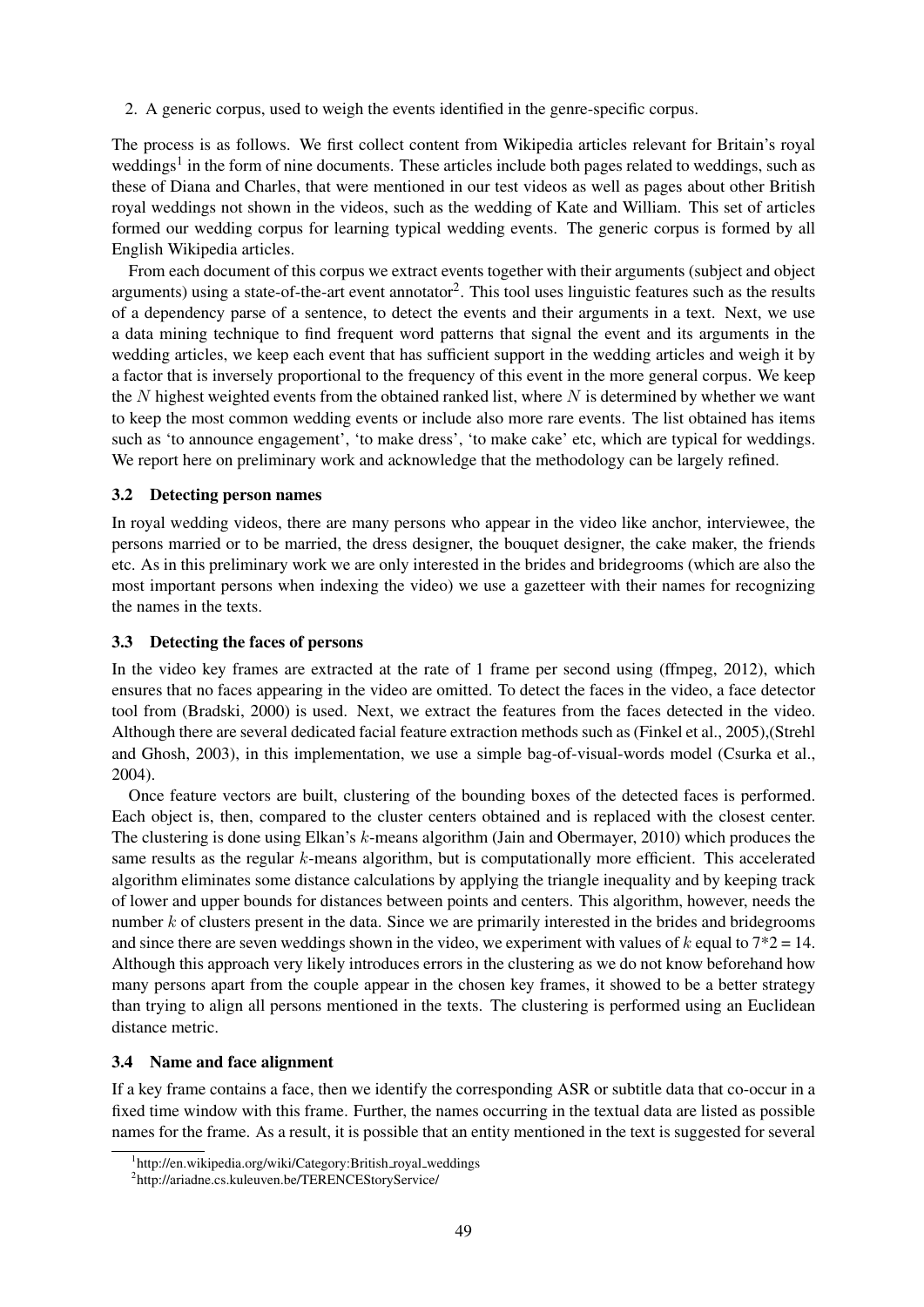Table 1: Names and faces alignment results on subtitle vs. ASR data on events

|               | Subtitle         |                  |                  | ASR              |                  |              |
|---------------|------------------|------------------|------------------|------------------|------------------|--------------|
|               |                  | R                | $F_1$            |                  |                  | $F_1$        |
| Textual<br>EM | 38.095<br>41.304 | 21.622<br>25.676 | 27.586<br>31.667 | 36.585<br>40.426 | 17.857<br>22.619 | 24<br>29.008 |

Table 2: WinDiff score on event identification on subtitle vs. ASR data on the union setting

| Subtitle | ASR   |  |  |
|----------|-------|--|--|
| 11.06    | 13.80 |  |  |

key frames. However, when there is no corresponding text, or when the text does not contain person entities, no name is suggested for the key frame.

Name and face alignment in royal wedding video is difficult and complicated since the video contains many other faces of persons mentioned above. Sometimes the anchor or designer talks about the couple involved in the wedding, but there is no appearance of this couple in the corresponding video key frame as shown in figure 3.

We minimize this problem of name and face alignment by using the EM algorithm cited in (Pham et al., 2010). Alignment is the process of mapping the faces in the video to the names mentioned in the textual data. For each frame, the most probable alignment scheme has to be chosen from all possible schemes. The EM algorithm has an initialization step followed by the iterative E- and M-steps. The E-step estimates the likelihood of each alignment scheme for a frame, while the M-step updates the probability distribution based on the estimated alignments over all key frames of the video.

### 3.5 Event identification in subtitle and ASR data with person involvement (if any)

Once the system has learned the events from the Wikipedia data, it identifies the events from the subtitles. The process is as follow: the system scans each subtitle for the key words from the event list. If the key word appears in the subtitle data, then it is treated as the occurrence of the event and stores the set of frames that co-occur with that subtitle. The name and face alignment module already might have yielded a list of names present in this subtitle if there is any person involved. If that is the case, then the names are assigned to the events identified.

The same process is repeated using ASR data.

# 4 Experimental setup

In this section, we describe the dataset, experimental setup and the metrics used for evaluation.

#### 4.1 Datasets and ground truth annotations

The data used in our experiments is the DVD on Britain's Royal Weddings published by the BBC. The duration of this video is 116 minutes at a frame rate of 25 frames per second, and the frame resolution is 720x576 pixels. Frames are extracted at the rate of one frame per second using the ffmpeg tool (ffmpeg, 2012). Faces in the frames are annotated manually using the Picasa tool for building the ground truth for evaluation. This tool is very handy and user-friendly to tag the faces. We have found that there are 69 persons including British wedding couples in the video. The subtitles came along with the DVD which are already split into segments of around 3 seconds. We use the (FBK, 2013) system to obtain the ASR data of the videos. Since the (FBK, 2013) system takes only sound (.mp3 file) as input, we have converted the video into a mp3 file using (ffmpeg, 2012). The obtained ASR data is then in XML format without any sentence boundaries so we have converted the ASR data into segments in the range of three seconds, which is standard when presenting subtitles in video. It is clear that the ASR transcription contains many words that are incorrectly transcribed. It is also visible that the ASR system does not recognize or misspells many words from the actual speech. As mentioned above, we have built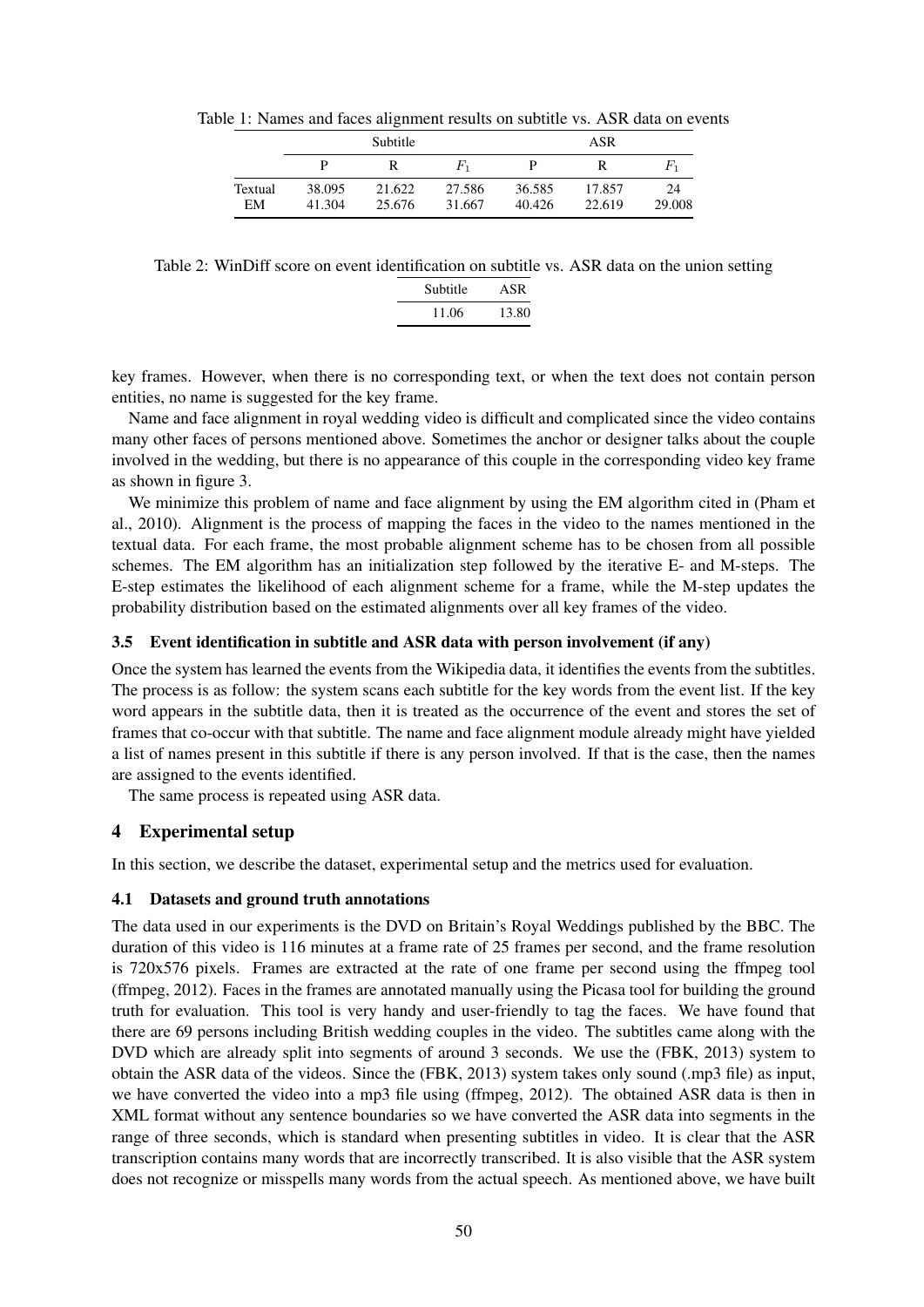a gazetteer of the couples' names. A set of events are recognized by our system as being important in the context of weddings. To evaluate the quality of these events, the events in the video were annotated by two annotators independently. This annotation includes the actual event, and the start and end times of the event. These two sets with annotations form the groundtruth. To be able to compare the system generated events with the ground truth events, we adopt a two-step approach. First, we combine the corresponding ground truth entries from different annotators into one sequence of frames. Suppose one entry in a ground truth file  $(GT(a))$  by one annotator contains the following start  $(x_a)$  and end  $(y_a)$ time range:  $GT(a)$  :  $[x_a, y_a]$ , and the corresponding entry in the other ground truth file  $(GT(b))$  (by the second annotator) contains the following start  $(x_b)$  and end  $(y_b)$  time range:  $GT(b)$  :  $[x_b, y_b]$ . Merging of the ground truth event ranges can be done in different ways, but we report here on the union of the two ranges.

$$
GT(a) \cup GT(b) = [min(x_a, x_b), max(y_a, y_b)] \tag{1}
$$

#### 4.2 Evaluation Metrics

Let  $FL$  be the final list of name and face alignment retrieved by our system for all the faces detected in all frames, and  $GL$  the complete ground truth list. To evaluate the name and face alignment task, we use standard precision  $(P)$ , recall  $(R)$  and  $F_1$  scores for evaluation:

$$
P = \frac{|FL \cap GL|}{|FL|} \quad R = \frac{|FL \cap GL|}{|GL|} \quad F_1 = 2 \cdot \frac{P \cdot R}{P + R}
$$

To evaluate correctness of event segment boundaries, precision and recall are too strict since they penalize boundaries placed very close to the ground truth boundaries. We use the WindowDiff (Pevzner and Hearst, 2002) metric that measures the difference between the ground truth segment GT and the segment SE found by the machine originally designed for text segmentation. For our scenario, this metric is defined as follows:

$$
WD(GT, SE) = \frac{1}{M - k} \sum_{i=1}^{M - k} (|b(GT_i, GT_{i+k}) - b(SE_i, SE_{i+k})| > 0)
$$
\n(2)

where  $M = 7102$ , is the number of frames extracted,  $k = 1$ , is the window size and  $b(i, j)$  represents the number of boundaries between frame indices  $i$  and  $j$ .

#### 5 Results



Figure 4: Events learned from the Wikipedia data and their identification in the subtitles and ASR by the system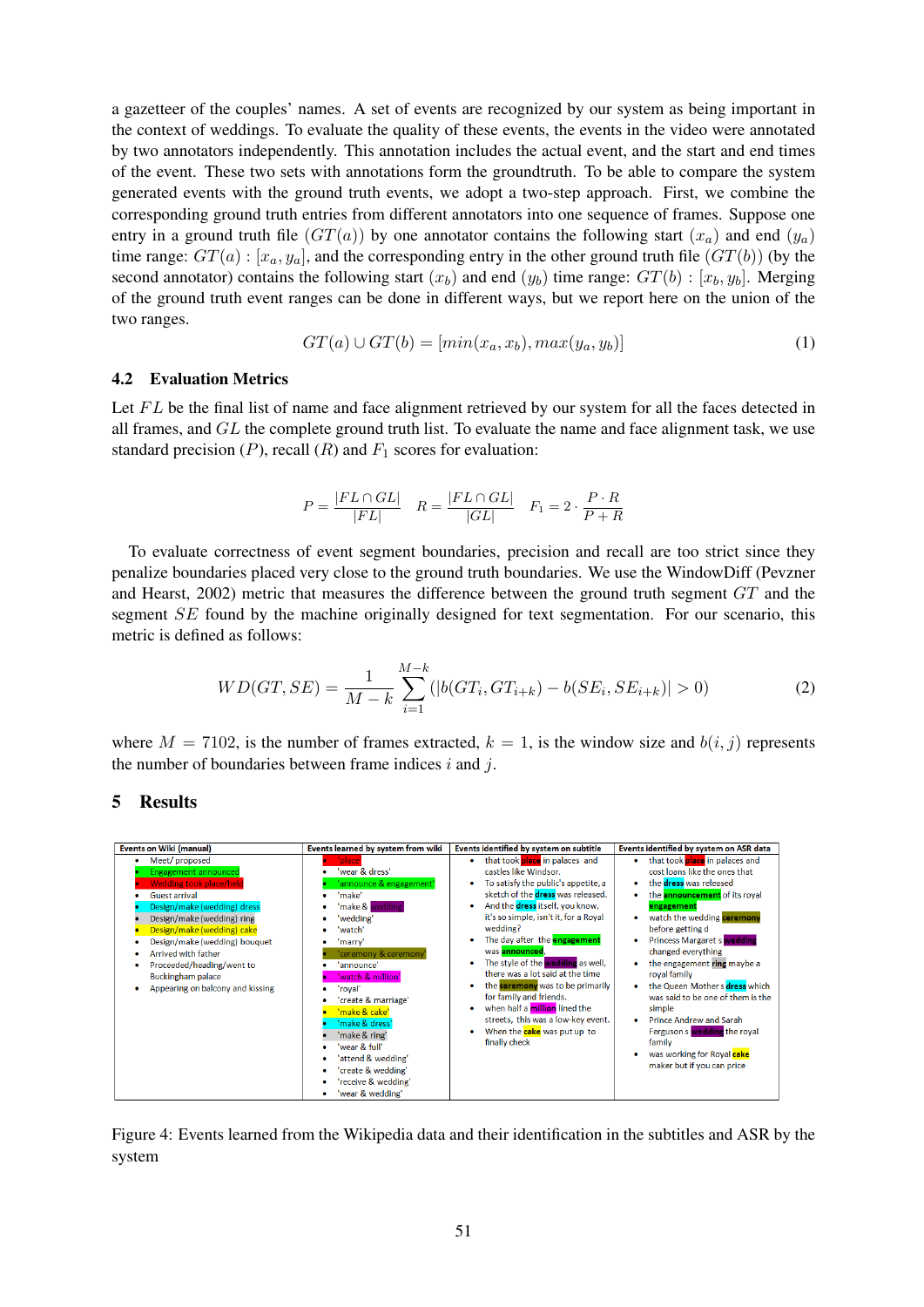# 5.1 Evaluation of the extraction of wedding events from Wikipedia

Figure 4 shows which key events typical for royal weddings the system has learned from Wikipedia data and how it found these events in the subtitles and the ASR data. It is seen from figure 4 that the system could not learn many events that are important to wedding events, but the system recognized the events that it has learned quite accurately in the subtitles and ASR data.

# 5.2 Evaluation of the event segmentation and recognition

Table 2 shows the results of WinDiff score obtained on subtitles versus ASR data on the union setting discussed in 4.1. Though the error rate is more or less the same, it degrades in ASR data which is obviously due to the different ASR errors. The error rate is increased by 2.74% in ASR data using a window size of 1. Here a window size 1 is equivalent to one second so it corresponds to one frame. In this case the system tries to find the event boundaries in each frame and evaluates these against the ground truth event boundaries.

# 5.3 Evaluation of the name-face alignments

Table 1 shows the result of the name and face alignment given the detected events. Though the result is not quite satisfactory even after applying the EM algorithm, there are many bottlenecks that need to be tackled. Many parts of the video contain interviews. Interviewees and anchors mostly talk about the couples that are married or are to be married, but the couples are not shown which might cause errors in the name and face alignment.

# 6 Conclusion and future work

In this paper, we have presented ongoing research on event detection in video using ASR and visual data. To some extent the system is able to learn key events from relevant external corpora. The event identification process is quite satisfactory as the system learns from external corpora. If the system would have learnt the events from external corpora good enough, it might identify events very well from subtitle or ASR data. We are interested in improving the learning process from external corpora in further work. Finding event boundaries in the frame sequence corresponding to a subtitle or ASR data where the event is mentioned is still a challenging problem because an event key word might be identified in a subtitle segment or in a sentence which actually may not correspond to what is shown the aligned frames. We have also tried to implement name and face alignment techniques to identify persons involved in the event. As a further improvement of our system, we need to find how to deal with the many interviews in this type of videos which might improve the alignment of names and faces.

# References

- A. Adam, E. Rivlin, I. Shimshoni, and D. Reinitz. 2008. Robust real-time unusual event detection using multiple fixed-location monitors. *Pattern Analysis and Machine Intelligence, IEEE Transactions on*, 30(3):555–560, March.
- James Allan, Stephen Harding, David Fisher, Alvaro Bolivar, Sergio Guzman-Lara, and Peter Amstutz. 2005. Taking topic detection from evaluation to practice. In *Proceedings of the 38th Annual Hawaii International Conference on System Sciences (HICSS'05) - Track 4 - Volume 04*, HICSS '05, pages 101.1–, Washington, DC, USA. IEEE Computer Society.
- James Allan, editor. 2002. *Topic Detection and Tracking: Event-based Information Organization*. Kluwer Academic Publishers, Norwell, MA, USA.
- G. Bradski. 2000. Opencv face detector tool. *Dr. Dobb's Journal of Software Tools*. Available at http: //opencv.org/downloads.html.
- Gabriella Csurka, Christopher R. Dance, Lixin Fan, Jutta Willamowski, and Cdric Bray. 2004. Visual categorization with bags of keypoints. In *Workshop on Statistical Learning in Computer Vision, ECCV*, pages 1–22.
- FBK. 2013. FBK ASR transcription. Available at https://hlt-tools.fbk.eu/tosca/publish/ ASR/transcribe.